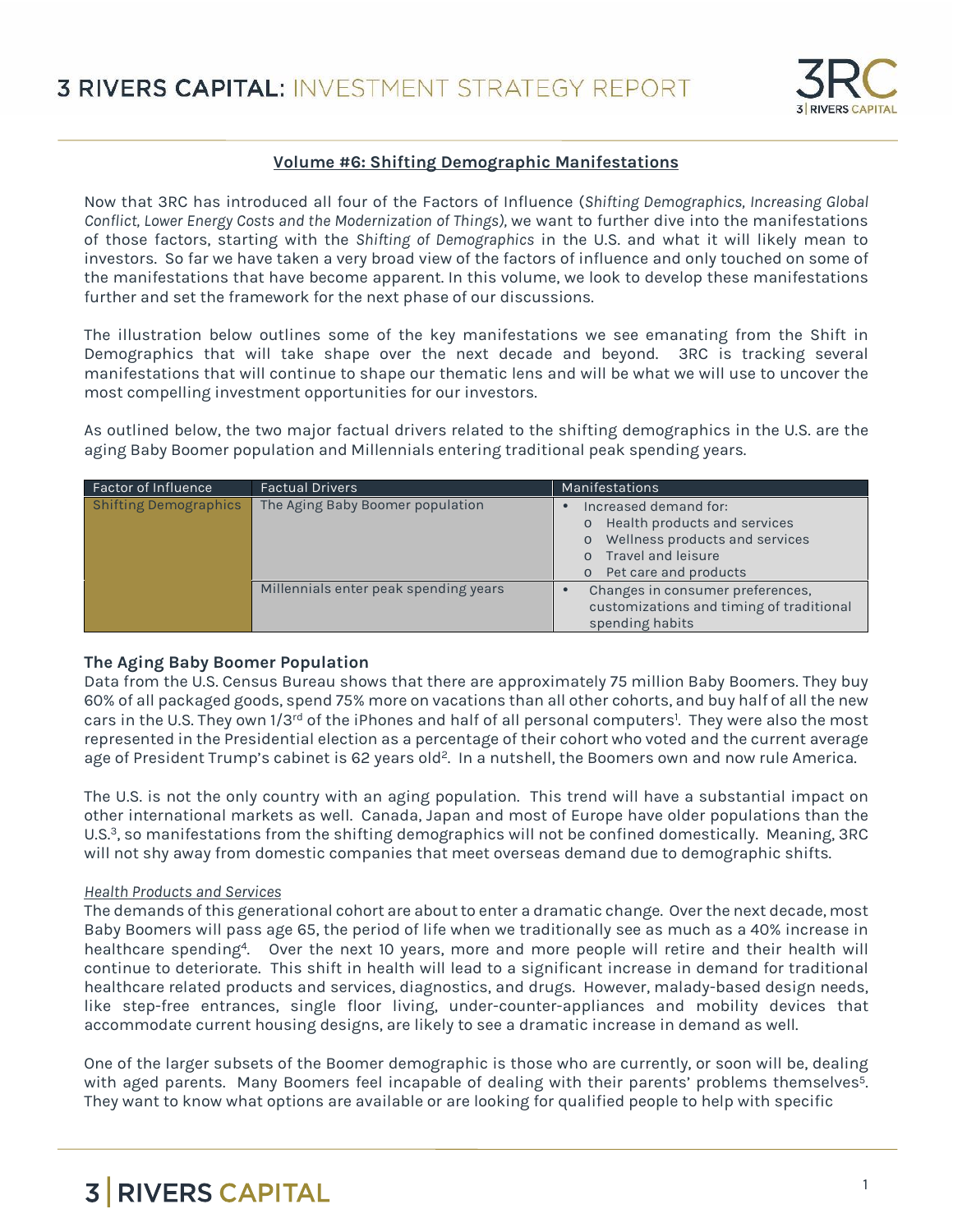

problems such as home care or moving an elderly parent from his or her home to new quarters. At the older end of the Baby Boomer cohort the demand for these services will come from the Boomers themselves.

While it is highly unlikely that 3RC will pursue traditional healthcare-related investments, (e.g. hospitals and drug companies) home care services, out-patient facilities such as rehabilitation clinics, and malady based product manufacturers will be on our radar for the foreseeable future. Additionally, opportunities in at-home senior care across the spectrum to death-related products and services will be an area of continued study as well.

#### *Wellness Products and Services*

Presently, most of the Baby Boomers still feel relatively healthy. This can be attributed to the fact that many Boomers care about their health as they see health and fitness as a way of staving off the aging process. Although they are over 50 now, most won't will admit it and will do whatever they can to forestall the effects of aging. Baby Boomers have historically been focused on health and fitness. In 1968, less than 24% of American adults exercised regularly; by 1987 that figure had risen to 69%<sup>6</sup> . Although physical exercise becomes more difficult, Boomers' interest in boosting physical performance and prevention of disease is still top of mind. They are simply looking for newer ways of achieving the same goals. This can be best illustrated by the rapid increase in the size of the global nutraceutical market which stood at \$165 billion in 2014 and is expected to reach \$279 billion by 2021, a 70% expected increase<sup>7</sup>. This is almost entirely driven by the desire to find boosts in physical performance and disease prevention by Baby Boomers.

More recently, we have seen the next health and wellness trend emerge by the introduction of health tracking devices which track things such as your heart rate, sleep patterns and calorie burn. While these devices are not, in and of themselves, of interest to 3RC, the proliferation of their use only solidifies the fact that consumers (mostly driven by Baby Boomers) are tracking their health and plan to do whatever they can to extend life and more importantly, improve their quality of life.

Another area of health and wellness that has seen a dramatic increase in interest is organic and locally sourced foods. New diets that emphasize natural ingredients and eliminate processed foods have become more of the norm, especially in parts of the population that have the economic means. In 2015, organic food sales in the U.S. topped \$39B up from just \$13B in 2005 (3x in 10 years)<sup>8</sup>. Big bets by Costco, Target, Wal-Mart and Kroger are likely to continue this trend as they attempt to keep pace with consumer demand. We have also seen a proliferation of organic and locally-sourced food in the food service industry as restaurants attempt to keep pace.

The manifestation towards wellness is one that may present several opportunities for 3RC and we will look to narrow our focus with further analysis that will separate trends from fads. In the interim, we have investigated several opportunities, and will continue to investigate areas such as low-impact exercise equipment, non-conventional forms of exercise such as aquatics, products that address the desire for Boomers to improve their quality of life, and companies in the organic food industry. In our next demographics report, we will share our findings on which industries we will focus on in this segment.

## Travel and Leisure

One big Boomer trend is the compulsion to "see it or do it before it can no longer be seen or done". Be it the Great Wall, the Great Barrier Reef, or Venice, Boomers feel a need to visit places, see species, and experience different lifestyles for themselves before the opportunity is no longer available to them. Per industry research, Boomers spend \$157 billion on trips every year and many polls rank travel as their number one leisure activity<sup>9</sup>.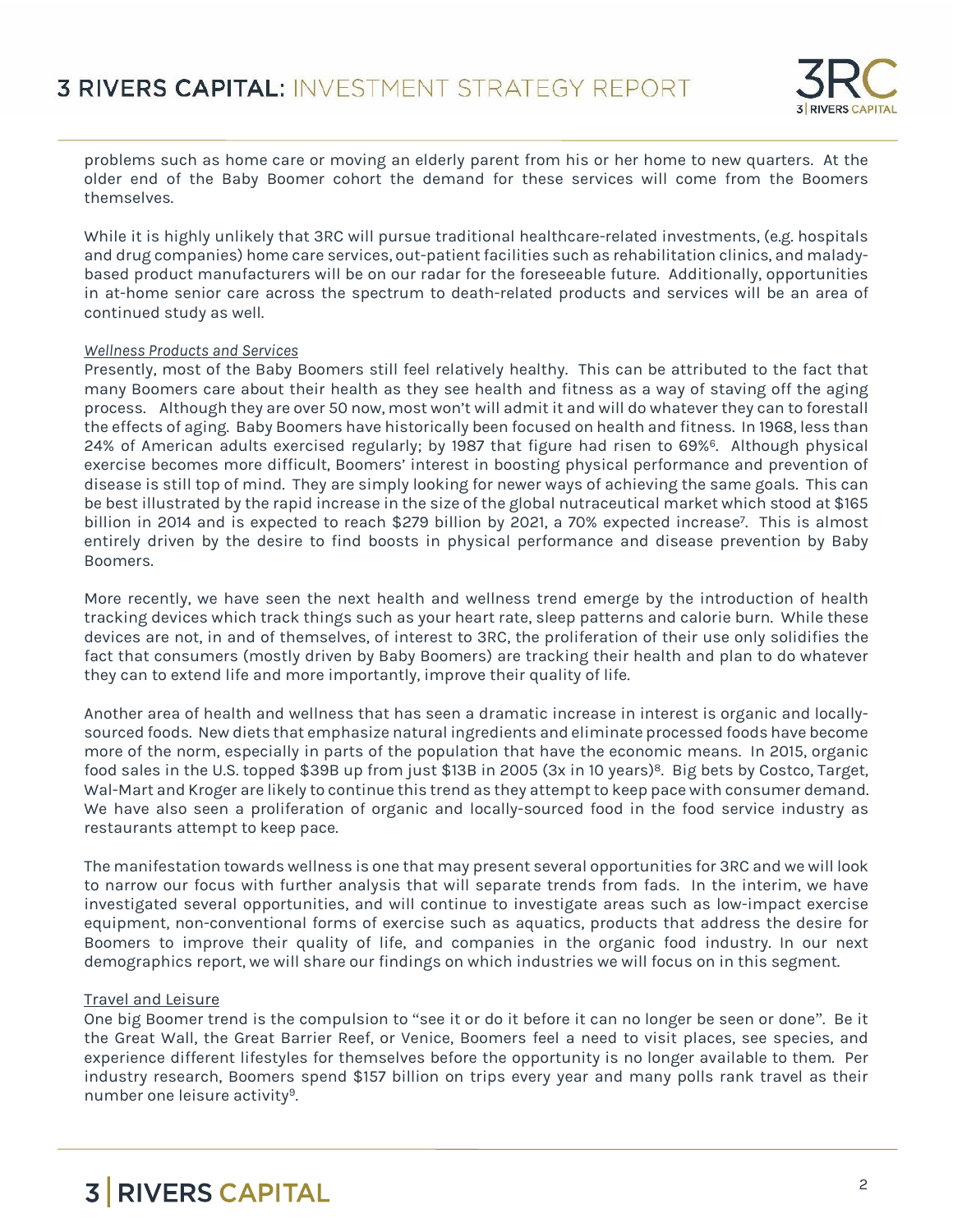

As mentioned, Boomers don't think of themselves as being old and are generally in good shape, so they are always up for a challenge. Thus, adventure travel such as kayaking, cycling, hiking, scuba diving, skiing and mountain biking is enjoying popularity among the Baby Boomer cohort. Additionally, while Boomers still feel young they are also realistic about the ticking clock. While some people have been lucky enough to start checking items off their "bucket list" for years, many Boomers have not had the time and/or the money to live out their dreams. Now that they have entered, or will be entering, retirement, more and more Boomers will find the time and money to achieve something that they have been waiting for their entire lives.

Medical Tourism is another Boomer-driven trend and is now a \$40 billion a year industry driven mostly by the high cost or lack of alternative medical procedures in the U.S. Looking at the national averages, a heart bypass in the U.S. can cost \$144,000. Conversely in Israel it costs only \$27,000. Health care in otherleading countries is generally considered to be as good as one might receive in the U.S., and with allthe uncertainty surrounding healthcare coverage in the U.S., it can be expected that medical tours by Boomers will become ever more prevalent in the future<sup>10</sup>.

There are several opportunities that could present themselves due to this anticipated increase in interest in travel and leisure, which 3RC intends to research further. Between now and our next demographics report, 3RC will be focusing research efforts in segments of the travel and leisure market that may present attractive investment opportunities, which may be directly or indirectly affected by the Baby Boomers continued spending on travel and leisure.

#### *Pet Care & Products*

Dogs and cats aren't just pets anymore; they are treasured members of the family. Remember the old days when dogs slept in dog houses? Not in a Baby Boomer household. Boomer pets eat, sleep and do things with their owners. They watch TV, they get dressed up, and they have their own friends and their own doctors. They have become a multi-billion-dollar industry. While Baby Boomers make up approximately 25% of the U.S. population they own 37% of the pets<sup>11</sup>. Just a few years ago, it was felt that as Boomers aged they would give up their pet ownership as past generations did. However, Boomers have always broken the old rules and the recent increase in the growth rate in the pet industry is yet another example of their divergent behavior.

Per the American Pet Products Association, Americans spent \$60B+ in 2015 on their pets. The pet services segment, including grooming, boarding, pet hotels, pet sitting, day care and other services has been the fastest growing category. Perhaps more startling is the fact that 68% of U.S. households own at least one pet<sup>12</sup>. The explosion of pet ownership in the U.S. is driven by the Boomers who were the first generation of Americans for whom pet ownership was common. Before them, farmers and other rural Americans had cats and dogs who lived outside and ate table scraps and rodents.

Boomers made pets part of the family and brought them inside. Now that their nests are empty, they have filled them with furry family members, providing the daily love and affection they once received from and gave to their children. As mentioned, the Boomer generation is generally in good shape and pets not only encourage you to stay active, they help to overcome loneliness and boredom.

Pets provide a focal point for your attention and demand certain structure to your day, something that many people miss following retirement. Boomers love their animal companions so much there is seemingly nothing that they won't do for them, and that has caused the pet-care and pet food markets to explode. Boomers want to provide the same type of nurturing to their pets as they would their own children. Recognizing the increased demand in a certain market can open doors to business opportunity,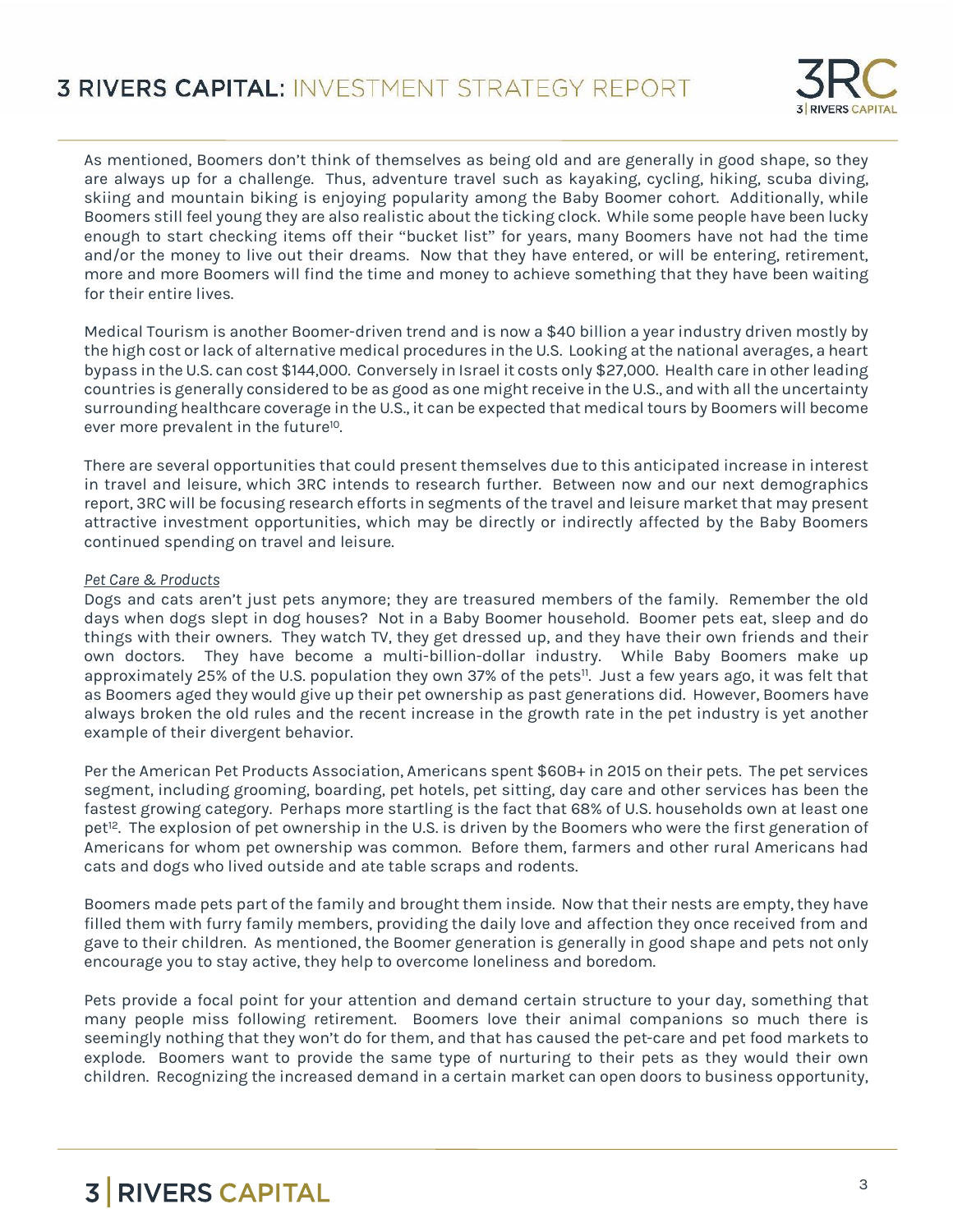

which can be in the form of products and services. 3RC has investigated several opportunities in the pet products market and intends to delve deeper into the industry to find opportunities that we can exploit.

### **Millennials Enter Peak Spending Years**

Personal consumption is the largest pillar of the U.S. GDP, accounting for 70% of the economy<sup>13</sup>. Since the 1980s, the Baby Boomer generation has been an enormous engine behind that spending. But as the Boomers pass the torch to the Millennials, several questions arise. Will the younger generation provide the same engine of GDP growth that the Boomer generation has? Will they have similar spending patterns? Most importantly for us, how should investors position their investments to make the most of this transition?

The first, and primary question is, will the Millennial generation provide an engine of economic growth on par with that of the Baby Boomer generation. The Millennial population has recently surpassed the Baby Boomers in terms of population. In the next 20 years, the population of Millennials will be more than double the Baby Boomers, supporting the notion that the Millennials will be there to continue to fuel the demand economy<sup>1</sup>. Despite differing buying habits and behaviors (see "Alternative Spending Habits" below), they are still subject to the same powerful force as their parents, namely, aging. As consumers age, their spending increases, with the U.S. consumer's peak earnings, spending, and investing years between ages 35 and 55. This increase is most noticeable in housing and insurance, as the next generation settles down and starts families.



**Consumption Levels by Age Group 1984-2013<sup>13</sup>**

In 2016, the first Millennials, the largest generation of the U.S. population, turned 35 and began entering the peak spending years. As the rest of the cohort ages, the number of people in their peak spending years will increase and their aggregate spending is expected to increase by 25%, driving demand for new homes and all the related products and services that go with home ownership<sup>13</sup>. College loans may be swapped for home loans and life insurance as this new matures. In the next two decades, spending by Americans (then) 50 or older is projected to increase by 58%<sup>13</sup>. It is important to note that the last secular bull market in U.S. stocks began in 1982, just when the first Boomers turned 35.

The difference this time is that more parents of Millennials will still be alive to contribute to the economy. When Baby Boomers took the reins of growth in the 1980s, only 12% of the population was older than 65<sup>2</sup>. Today that number is 15% and growing rapidly<sup>2</sup>. Through 2046, the 65+ population is forecast to increase to 22% of the population<sup>2</sup>. Boomers control 70% of the nation's disposable income which means they will still maintain enormous spending muscle as compared to previous generations in the 65+ and 75+ age categories.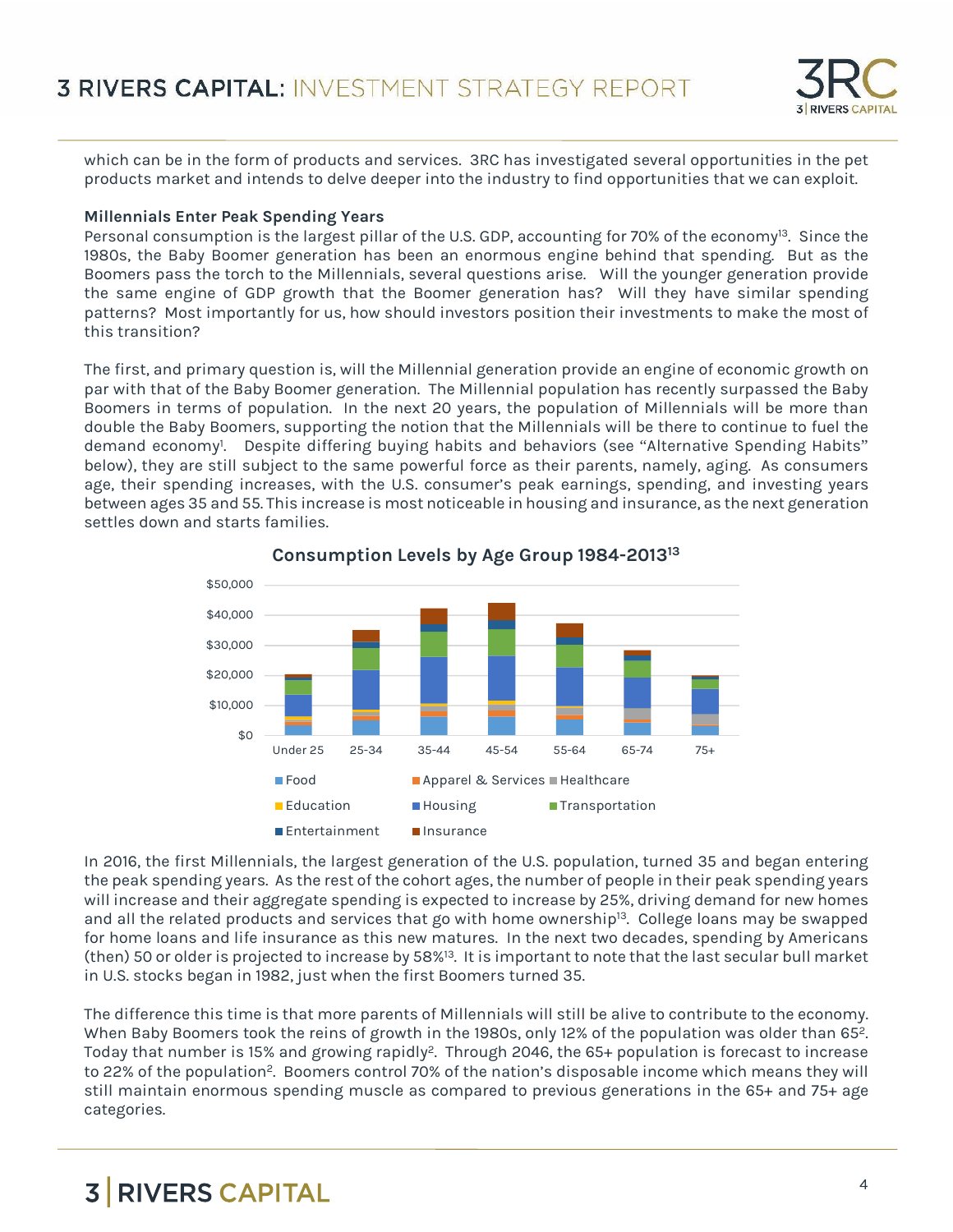

Educational spending may come to define the Millennials the way owning a house with a two-car garage were emblematic of the Boomers. On average, Millennials under 25 spend 4.2% more of their income on education than their parents did<sup>14</sup>. Higher costs have meant more student debt which has put a damper on spending. From 2005 to 2012, the average amount of student debt for Americans under 30 nearly doubled from \$13,340 to \$24,897<sup>14</sup>. Worse, although Millennials are the most educated generation in history with 61% attending college, they have encountered a more challenging job market!. Millennial employment rates plummeted during the financial crisis and still haven't fully recovered. In addition, more Boomers have opted to stay in the workforce longer, which may be squeezing Millennials on the career front.

Another key differential between Millennials and Boomers is household formation. The oldest Millennials have been marrying later, affecting many related consumer categories such as furniture, appliances and child care. However, between 2011 and 2015 household formation began trending upward and is expected to accelerate moving forward. The housing market has changed. Home prices have increased 250% since 1980 and Millennials are spending 7.7% more of their wallet on housing than the Boomer generation did at a comparable age<sup>2</sup>. Thus, the number of non-married people under 35 sharing a home or apartment has grown. Despite this trend, 89% of current Millennials who rent still plan to buy a home, compared with 77% of Generation X<sup>2</sup>. As Millennial employment continues to improve and household formations grow, Millennials are expected to fuel new sales in housing and housing related markets.

The Millennial generation is expected to provide a powerful economic growth engine. However, the changing demographic structure is creating important spending shifts mostly driven by the tastes and habits of Millennials, who like their parents (Baby Boomers) are rule breakers.

### *Alternative Spending Habits*

When talking about Millennials one must understand their buying and spending perspectives. Millennials tend to do a lot of things differently than their parents. They would rather pay for an Uber than a new outfit. They are cutting cable to avoid TV advertising and media that they do not trust. Their spending habits continue to fascinate and frustrate as they continue to defy historical spending habits.

Millennials represent a little over a quarter of the population and \$200B in annual buying power and that is even before they all enter their peak spending years<sup>1</sup>. So, it is essential to understand their buying habits and perspectives.

Currently, Millennials would rather buy a car and rent an apartment. The economy has had a major impact on Millennials, many of whom have crushing student loan debt, still live with their parents, and are underemployed. Since they are getting married, having children and getting decent paying jobs later in life, they are putting off owning a home. That tendency will likely change as Millennials will inherit \$30 trillion from Baby Boomer parents in the upcoming years<sup>13</sup>.

Millennials are far less likely to buy something because it is convenient, a buying pattern that many companies capitalize on. Rather, they are focusing on the value received for money spent. Millennials are willing to search for the lowest price on an item or patiently wait for the right deal to present itself. They take their time to contemplate the personal value of each purchase, not just buying what is in front of them. This buying pattern oftentimes translates into spending money on personal experiences, such as a nice vacation, instead of acquiring assets<sup>15</sup>.

Today, Millennials that are recent college graduates are not looking for home furnishings and baby food, but are more interested in paying for fast internet and entertainment. Newlyweds, conversely will spend money on wedding expenses and a new home. Once they have children they will begin to enter the mindset